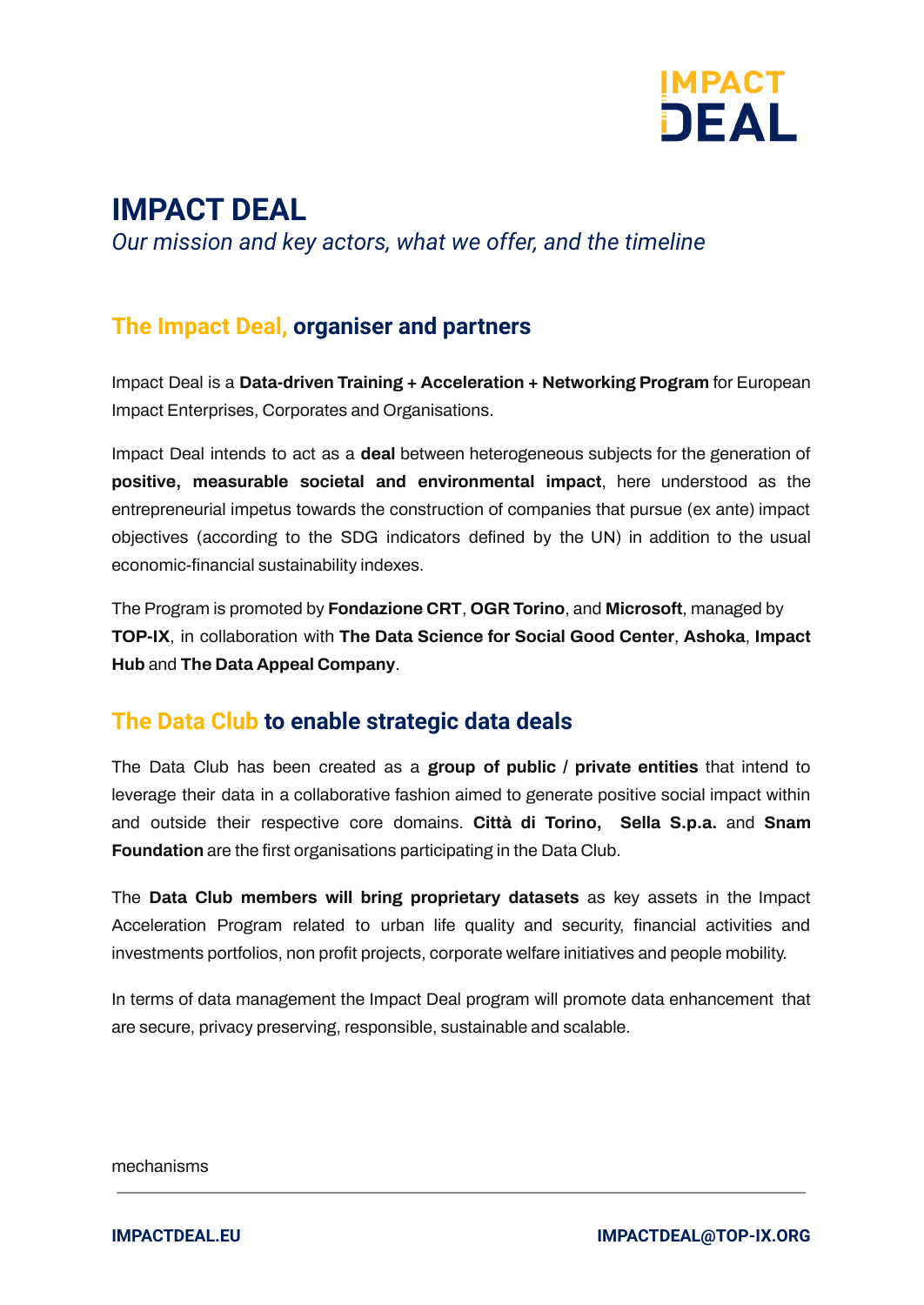## **What does Impact Deal offer? To whom, when and where?**

The program is divided into two phases, here's what Impact Deal offers to the accelerated enterprises:

#### **Phase 1**

- **•** Impact community
- $\bullet$  Relationship with partners
- Training
- Mentorship
- Financial support
- Datasets
- Tech resources
- Advanced training and mentorship

**Phase 2**

- Financial support
- Demo dav

## $From *Fehru*$

## *From April 4 to May 5, 2022*

#### *Announcement of the selected enterprises*

May 6, 2022

#### *Kick-off Phase 1*

In Turin, May 26 and May 27, 2022

*First selection and interviews*

#### *Acceleration Phase 1*

Online / hybrid, from May 30 to July 15, 2022

#### *Bootcamp*

In Turin, from July 19 to July 21, 2022.

#### *Data Pitch Day*

In Turin, July 22, 2022

#### *Announcement of the selected enterprises (for Phase 2)*

July 27, 2022

### *Acceleration Phase 2*

Online / hybrid, from Sept 8 to Dec 1, 2022

#### *Demo Day*

In Turin, December 2, 2022

| IJ | _ | __ | _ |  |
|----|---|----|---|--|
|    |   |    |   |  |
|    |   |    |   |  |
|    |   |    |   |  |
|    |   |    |   |  |
|    |   |    |   |  |
|    |   |    |   |  |
|    |   |    |   |  |
|    |   |    |   |  |
|    |   |    |   |  |
|    |   |    |   |  |

| <b>Call for impact enterprises</b> |  |
|------------------------------------|--|
| From February 3 to April 3, 2022   |  |
|                                    |  |